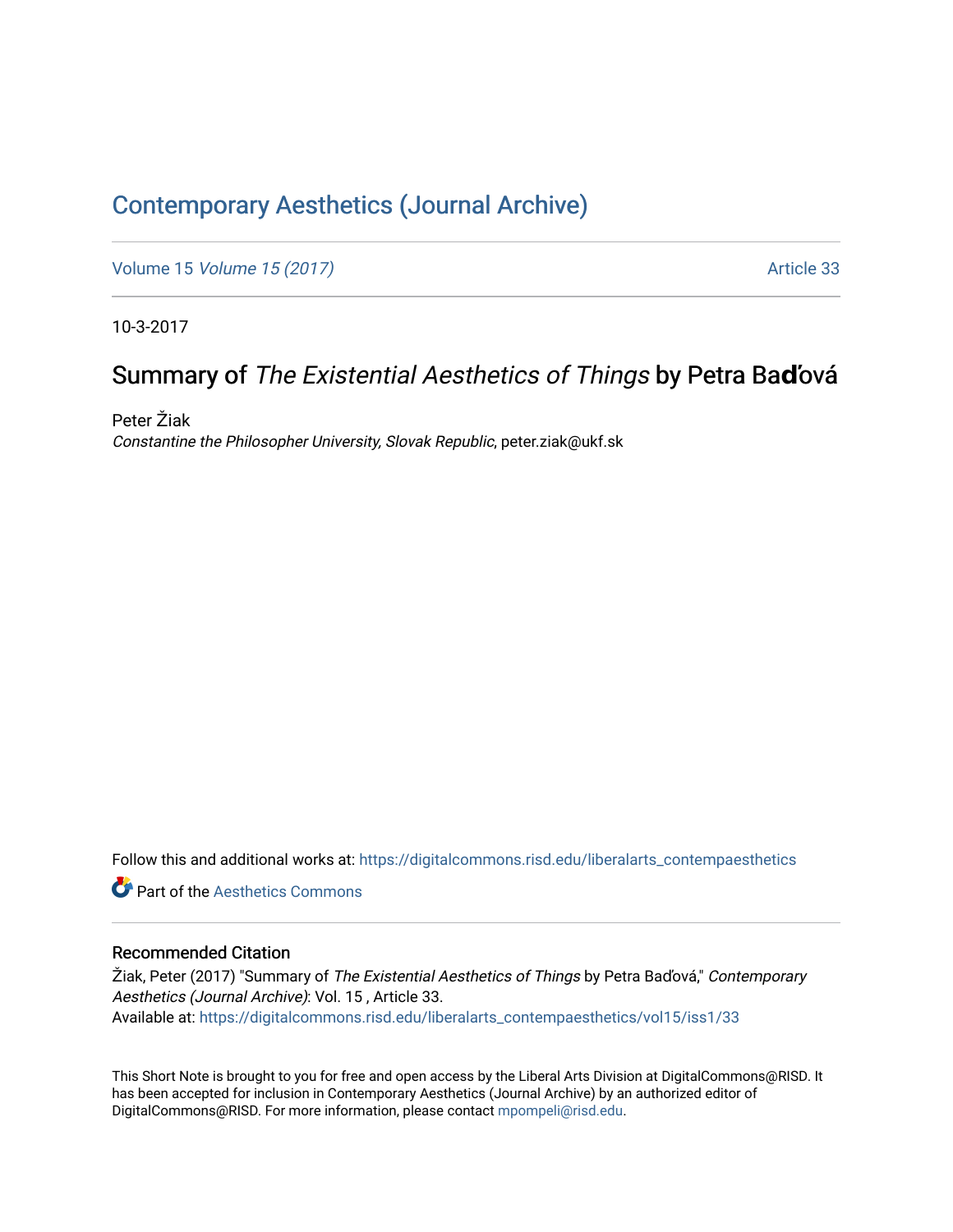# Contemporary<br>AESTHETICS

#### **[About CA](https://contempaesthetics.org/pages/about.html)**

**[Journal](https://contempaesthetics.org/newvolume/pages/journal.php)**

**[Contact CA](https://contempaesthetics.org/pages/contact.html)**

**[Links](https://contempaesthetics.org/pages/links.html)**

#### **[Submissions](https://contempaesthetics.org/pages/guidelines.html)**

#### **Search Journal**

Enter search terms

Search

[Editorial Board](https://contempaesthetics.org/pages/editorialboard.html)

[Permission to Reprint](https://contempaesthetics.org/pages/reprint.html)

**[Privacy](https://contempaesthetics.org/pages/privacy.html)** 

[Site Map](https://contempaesthetics.org/pages/sitemap.html)

[Publisher](https://contempaesthetics.org/pages/publisher.html)

**[Webmaster](mailto:webmaster@contempaesthetics.org)** 

#### **The Existential Aesthetics of Things | Vol. 15 (2017), Short Notes**

 *Peter Žiak*

Summary of *The Existential Aesthetics of Things* by Petra Baďová.

Petra Baďová: *Existenciálna estetika vecí* (Nitra: Univerzita Konštantína Filozofa v Nitre, 2016). 132 pp. ISBN 978-80-558-1082-9

As a discipline, the field of research of aesthetics is far from being confined to only works of art or natural entities. One of the most interesting areas of its research ("most interesting" because aesthetics situate their borders within this area, as well as unused potential) are things - original functional subjects- and situations in which we encounter them. The scientific monograph by Petra Baďová *The Existential aesthetics of things* presents a significant benefit for domestic aesthetics (especially for research aimed at non-artistic phenomena).

Baďová's monograph is divided into three parts. The first part explores the medium of photography and uses an example of how two authors contemplate the meaning of photography and taking pictures, thereby creating a deeper angle than just the format of interpreted images. It balances side by side the works of Rineke Dijkstra's from the series *Beach Portraits* and the unearthed amateur photographs of an unknown artist depicting three figures on a beach during vacation. At first glance, the choice is surprising - on the one hand is a professional photographer while on the other is an amateur whose shots do not have any primary artistic ambitions. With regards to the phenomenon of which the author takes priority, it is not however, about incomparable works. The comparison is based on an exploration of immobility or immobilization as the most basic symptom of picture quality, and only then interprets the expressive quality of portraits and the formal aspects of images. Thus, it goes beyond a formal level of works and considers photography as a ritual, its parts perceiving the flow of time, and as an attempt to stop the materialization of memories.

The second part of the monograph is an interpretation of everyday things in life, such as buttons, old (forgotten) toys and worn-out shoes. Baďová is not interested in just the original function of the object (which can be lost through wear and tear), but mainly in the relationship that their owner creates for them. By way of connotative semiotics, she tries to grasp the meanings which things may acquire in the context of life (again with an emphasis on what is somehow existentially serious). Subsequently, on the platform of Heidegger's analysis of the materiality of things, she retreats further from the surface of consideration in practical-utilitarian intentions and reveals the basic and original connectedness of human's beingin-the-world and how they relate to things.

In the final chapter, the author reflects on the most abstract phenomenon, which is crossing the threshold of a door. She creates a theme that the threshold is not only a thing, but a crossover, that is, a situation over which it is intended to a significantly greater extent than how it usually is when crossing a threshold. In this section, Baďová does not leave much to be desired for those things which are daily, automated, disguised by veil of habit or re-usable.